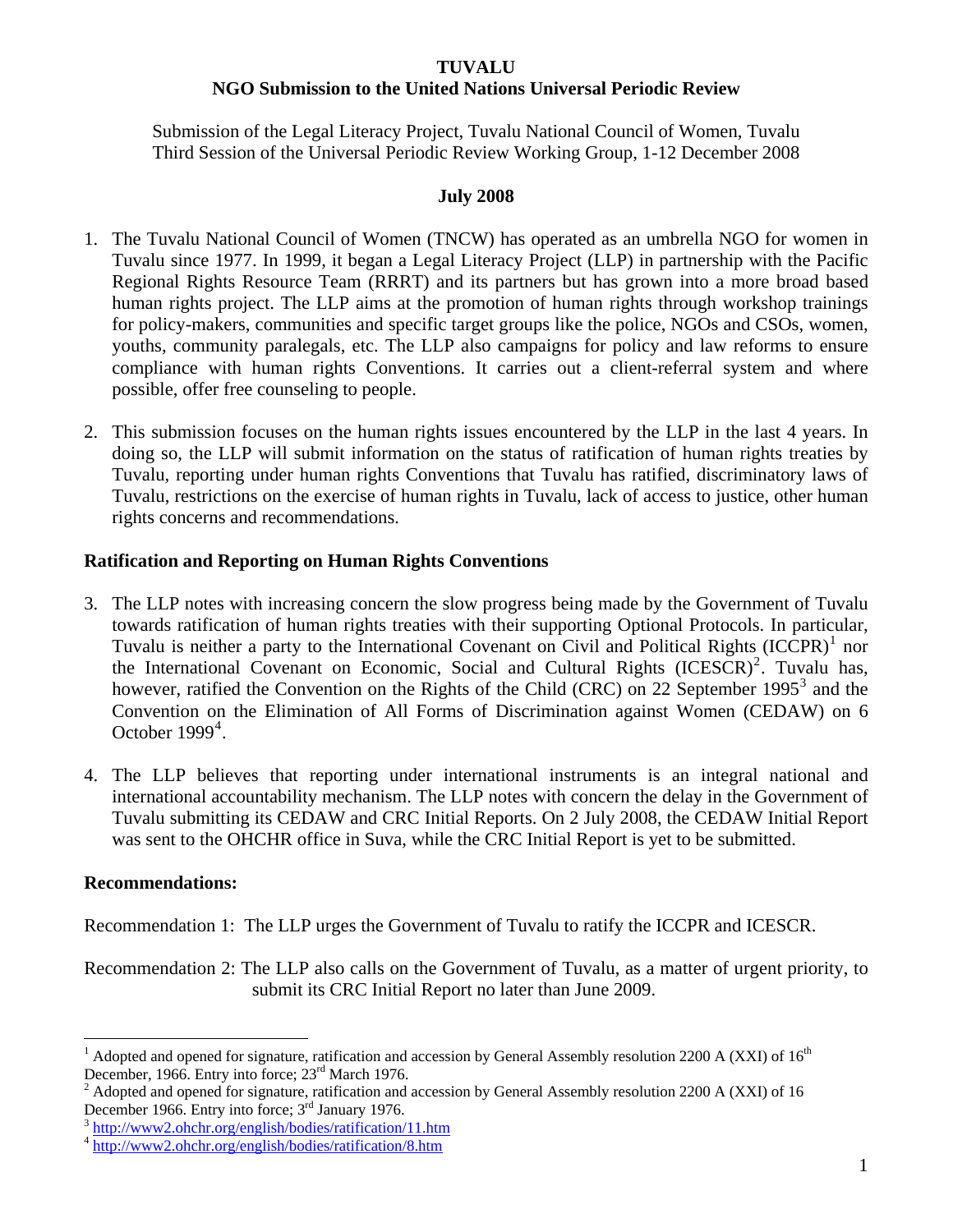## **Sex and Gender Discrimination in the Laws of Tuvalu**

- 5. The LLP believes that equality is at the core of human rights. The LLP has concern about the existence of sex and gender discrimination in some of the laws of Tuvalu that undermine the enjoyment of human rights.
- 6. One of the reasons for the existence of discrimination in the laws of Tuvalu is due to its culture. Historically, Tuvalu is a patriarchal society where women's roles are confined to the homes. Decisions of matters outside the family are left to the men. Hence, there is a lack of will on the part of women to participate in decision-making forums beyond the home and a lack of support for the participation of women at all levels of decision-making.
- 7. The primary source of discrimination against women is found in the *Constitution of Tuvalu* 1986. Section 27(2) of the *Constitution* is the anti-discrimination clause. It has omitted to recognize the freedom from discrimination on the ground of sex, thereby indirectly allowing for lawful discrimination on the grounds of sex or gender. This means that discrimination against women in laws, policies and practices may be sustained.
- 8. The LLP is also concerned about the significant discrimination in the laws relating to inheritance of lands in Tuvalu. Land scarcity is a pressing problem in Tuvalu and the discriminatory land laws put women in a further disadvantaged position. Section 15 of the *Native Lands Act* (NLA) 1956 and section 9 of the *Tuvalu Lands Code* 1962, confer more advantages to the children of first spouses over second spouses, and allow for more lands to be given to the eldest son than the daughters in the distribution of lands.
- 9. Land is of such vital importance that it also affects the judicial determination of custody of illegitimate children in Tuvaluan society.<sup>[5](#page-1-0)</sup> Section 20 of the NLA provides that custody rights will be given to the father if the father wishes to take custody after the child has attained the age of 2. This provision is discriminatory as it favours the father over the mother. Furthermore, section 20 of the NLA fails to require protection of the paramount interests of the child.

# **Recommendations:**

- Recommendation 3: The LLP calls on the Government of Tuvalu to amend section 27 of the *Constitution* and to include freedom from discrimination on the grounds of sex and gender.
- Recommendation 4: The LLP also urges the Government of Tuvalu, as a matter of priority, to amend the NLA and *Tuvalu Lands Code* that discriminate against women and disadvantage children.
- Recommendation 5: The LLP further calls on the Government of Tuvalu to amend section 20 of the NLA to protect the paramount interests of illegitimate children.

## **Restrictions on the Exercise of Fundamental rights and freedoms in Tuvalu's Bill of Rights**

10. The LLP notes with concern the limitations on the exercise of rights and freedoms in Tuvalu. Section 29 of the *Constitution* states that it may be necessary, in some situations, to restrict the

<span id="page-1-0"></span> 5 See for example*, Tepulolo v Pou* [2005] TVHC 1, Case No. 17 of 2003.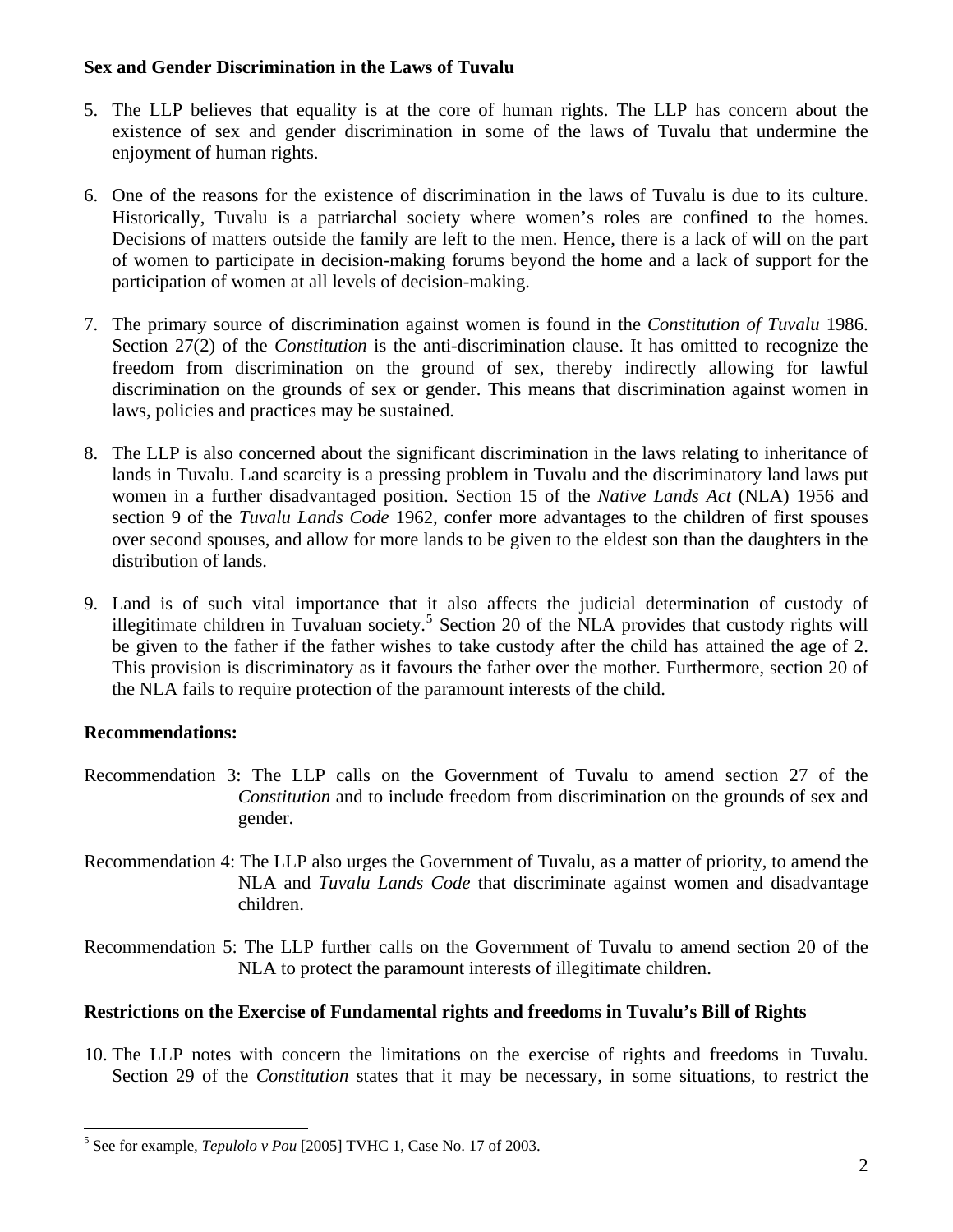exercise of human rights if their exercise is divisive, unsettling or offensive to the people, or directly threatens Tuvaluan values and culture.

- 11. The Constitutional restriction on the exercise of rights and freedoms has been seen to undermine freedom of belief, worship, expression, association and freedom from discrimination on the ground of religious belief. In the case of *Mase Teonea v Pule o Kaupule & Nanumaga Falekaupule* [2005] TVHC  $2<sup>6</sup>$  $2<sup>6</sup>$  $2<sup>6</sup>$ , the Brethren Church was banned from practicing its religion on Nanumaga Island by the Nanumaga Falekaupule (Traditional Island Assembly). In that case, the High Court held that although the ban hinders the Brethren Church's right, the Falekaupule was acting in its roles as part of the traditional culture of Nanumaga, and that there were grounds for the Falekaupule's decision that the introduction of the Brethren Church was likely to be divisive, unsettling and constituted a direct threat to the values and culture of the Nanumaga community, therefore the restriction is constitutional. In May 2006, the Brethren Church filed their appeal to the Court of Appeal. The matter is still awaiting hearing and no time frame has been established for the convening of the Court of Appeal.
- 12. The LLP is aware that following the decision of the High Court, several members of the Brethren Church working in the Nanumaga Kaupule (Local Government Council) were dismissed from their jobs because of their religion. Four of the ex-workers have brought unfair dismissal claims to the court and are awaiting final determination as to the amount payable.
- 13. The same measures as those taken by the Nanumaga Falekaupule may have been adopted and enforced by other island communities to restrict religious activities on those islands also. The LLP has received complaints regarding this matter but has not been able to conclusively confirm which islands implementing the prohibitions on new religions.
- 14. The LLP is concerned that, although the violations in the Brethren Church's case were implemented by a customary authority and the local government council rather than central Government, the fact that the State is aware of the issues on Nanumaga and has allowed the violations to continue, raises uncertainty as to the State's commitment to the protection of human rights in Tuvalu.
- 15. Furthermore, the LLP is also concerned about the limited application of international treaties ratified by Tuvalu, most notably the CRC and CEDAW. Treaties ratified by Tuvalu do not automatically become part of the laws of Tuvalu until Parliament incorporate them into its national laws.<sup>[7](#page-2-1)</sup>

#### **Recommendations:**

- Recommendation 6: The LLP calls on the Government of Tuvalu to stop the Falekaupules and Kaupules from discriminating people on the basis of religion.
- Recommendation 7: The LLP also calls on the Government of Tuvalu, as a matter of urgent priority, to implement training and awareness raising in the Kaupules, Falekaupules, communities, policy-makers, to prevent future human rights violations.
- Recommendation 8: The LLP also calls on the Government of Tuvalu, as a matter of urgent priority, to incorporate CEDAW and CRC into its national laws.

<span id="page-2-0"></span> $\overline{a}$ <sup>6</sup> High Court Civil Case No. 23 of 2003.

<span id="page-2-1"></span><sup>7</sup> See for example, *Tepulolo v Pou* [2005] TVHC 1, Case No. 17 of 2003.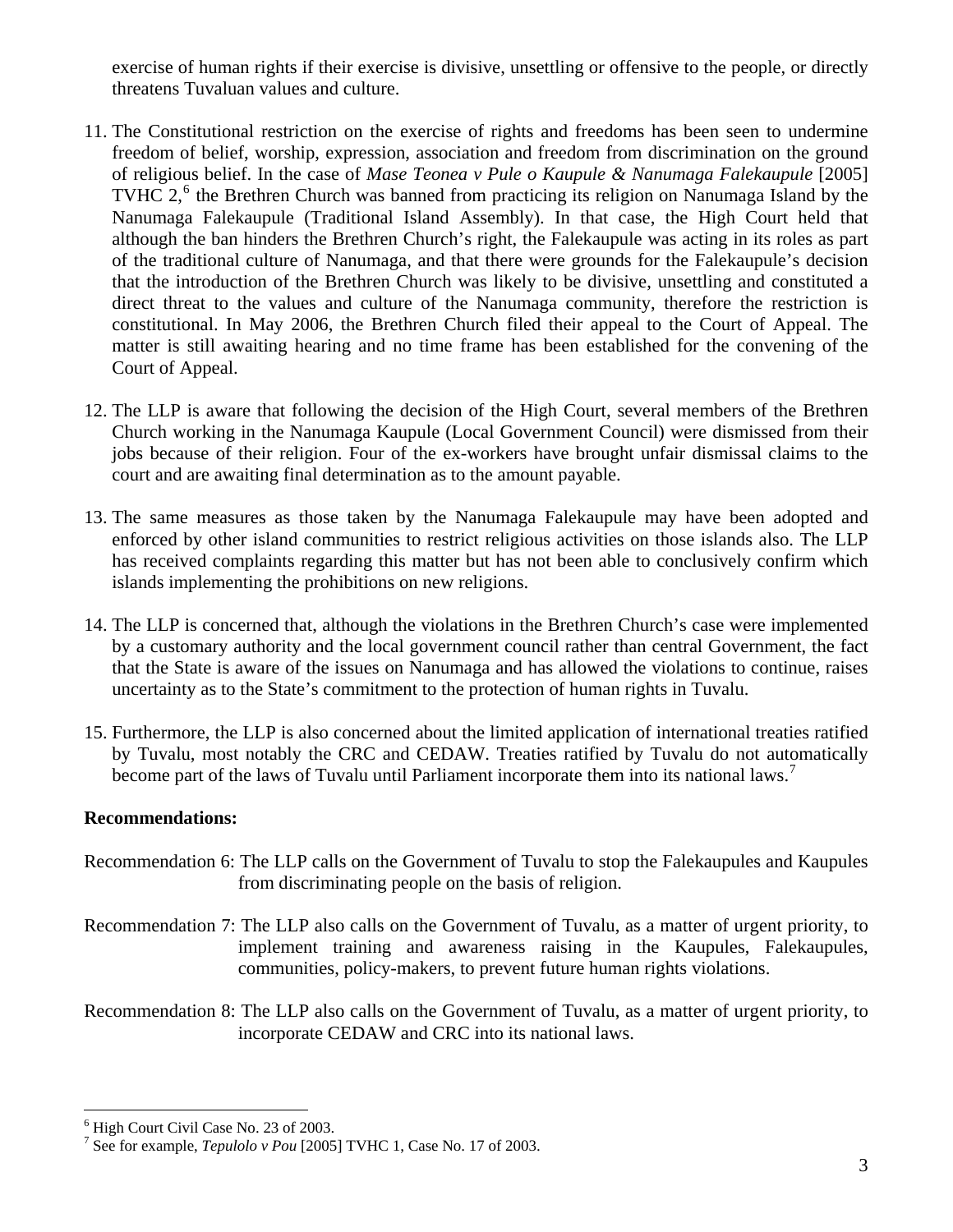## **Lack of Access to Justice**

- 16. The LLP notes with concern the continuous problem of access to justice in Tuvalu, most notably, in accessing the services provided by the Office of the People's Lawyer. This is the only form of State funded legal aid in Tuvalu and is extremely limited. The problem is heightened because there are no private firms in Tuvalu. The Office of the People's Lawyer is the only agency that provides legal services to the people. There have been instances where the position of the People's Lawyer has remained unfulfilled for significant periods of time<sup>[8](#page-3-0)</sup> causing excessive delay in hearing clients' cases. Some people even gave up going after their claims.
- 17. The LLP is also concerned about the present situation where the Office of the People's Lawyer is acting for both parties. In the past, the Office of the Attorney General extended their service in acting for the other party/parties. Since 2007, the LLP has received complaints that the Attorney General's office is no longer affording that service to the people. Therefore, clients found that they could not obtain independent advices as the People's Lawyer was required to advise both them and the opposing party/parties in a dispute.
- 18. Moreover, the LLP notes with concern the appointment of magistrates at the Island Courts, Lands Courts, and the Lands Court Appeals Panel. These magistrates are often appointed due to their good standing in the community but not that they have formal qualifications to sit as magistrates. As a result, the LLP received complaints about the ineffective enforcement of maintenance orders, weak eviction orders, uncooperative magistrates, magistrates' lack of knowledge on family law and court procedures, judgments delivered verbally, and very rare to receive a written judgment of these courts within the time allowed for appeal.
- 19. Another important concern of the LLP is the delay of Government in setting up the Court of Appeal. Although the Court of Appeal was established as a tier of the judicial system by the *Constitution*, in practice, it does not exist. The delay in convening the Court of Appeal has caused significant delay and a restriction on access to justice for some people. For example, the appeal case of the Brethren Church, a matter of national importance, is yet to be determined with finality because of the delay.

## **Recommendations:**

- Recommendation 9: The LLP calls on the Government of Tuvalu to increase the budget allocation for the Office of the People's Lawyer and to employ more lawyers in the Office of the People's Lawyer.
- Recommendation 10: The LLP urges the Government of Tuvalu to appoint qualified magistrates including women magistrates to hear matters that are heard by the Island Courts, Lands Courts and the Lands Court Appeals Panel.
- Recommendation 11: The LLP also calls on the Government of Tuvalu to do more training for magistrates in writing judgment or orders, court procedures, family law, property law, delivery of judgment and human rights.
- Recommendation 12: The LLP urges the Government of Tuvalu, as a matter of urgent priority, to convene the Court of Appeal no later than March 2009.

<span id="page-3-0"></span> $\overline{a}$ <sup>8</sup> For example, there was no People's Lawyer from January to August 2007.